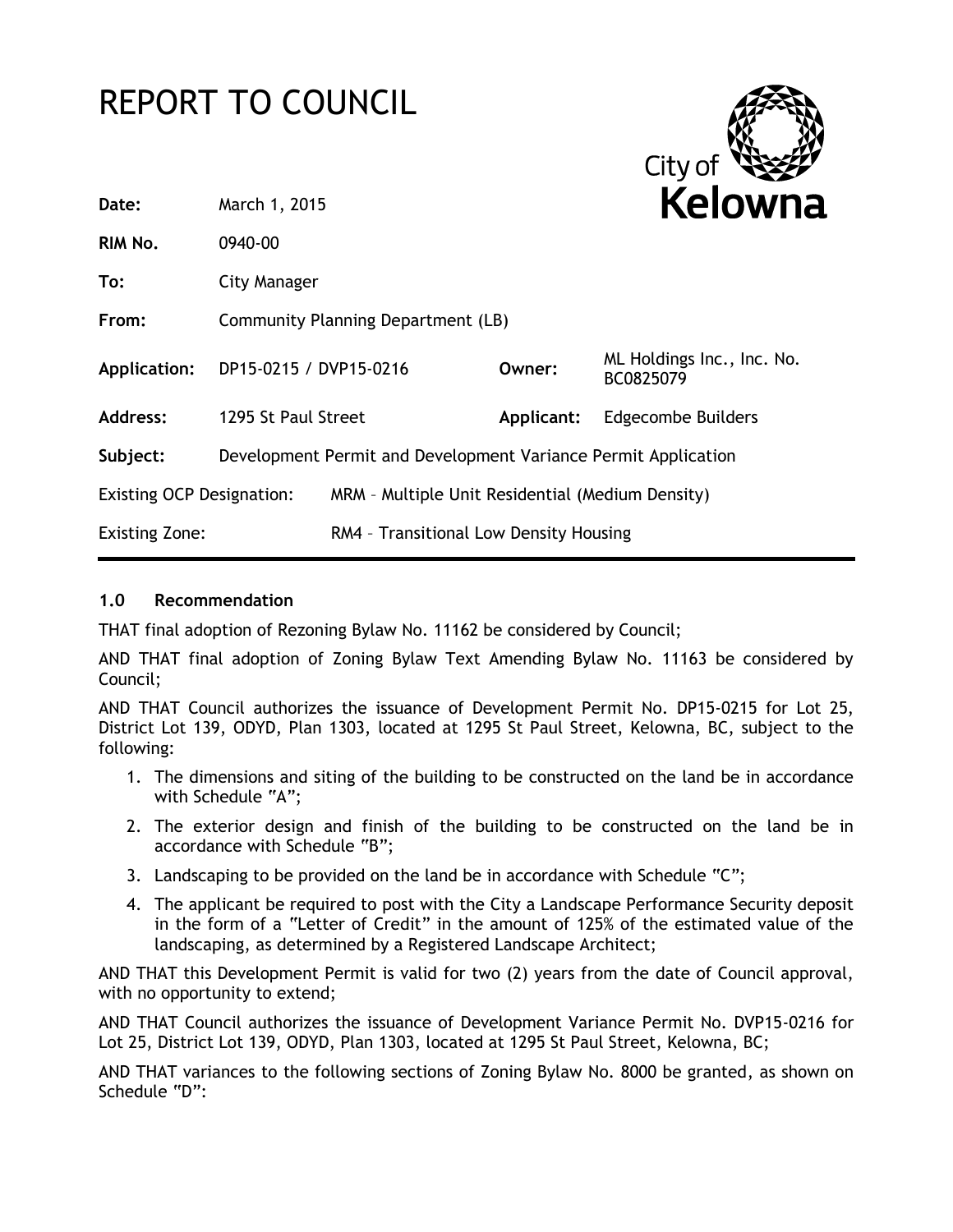# **Section 7.6.1: Minimum Landscape Buffers**

To vary the minimum landscape buffer for the front yard and flanking street from Level 2 permitted to Level 1 proposed and to vary the minimum landscape buffer for the rear yard from Level 3 permitted to Level 1 proposed.

# **Section 8.1.11(b): Parking and Loading Size and Ratio**

To vary the minimum parking ratio from 50% full size and 50% medium size permitted to 50% full size, 25% medium size and 25% compact size proposed.

# **Section 13.10.6(b): RM4 – Transitional Low Density Housing Development Regulations**

To vary the maximum site coverage from 50% permitted to 71.3% proposed and to vary the maximum site coverage for buildings, driveways and parking areas from 60% to 73.9%.

# **Section 13.10.6(d): RM4 – Transitional Low Density Housing Development Regulations**

To vary the minimum front yard from 6.0 m permitted to 1.0 m proposed.

# **Section 13.10.6(e): RM4 – Transitional Low Density Housing Development Regulations**

To vary the minimum side yard from 4.5 m permitted to 1.5 m proposed and to vary the minimum flanking street side yard from 4.5 m permitted to 0.8 m proposed.

# **Section 13.10.6(f): RM4 – Transitional Low Density Housing Development Regulations**

To vary the minimum rear yard from 7.5 m permitted to 1.5 m proposed.

AND FURTHER THAT this Development Variance Permit is valid for two (2) years from the date of Council approval, with no opportunity to extend.

# **2.0 Purpose**

To consider the form and character of a four unit rowhouse development and to vary the site coverage, setbacks, parking requirements and landscape buffers on the subject property.

# **3.0 Community Planning**

Community Planning Staff supports the proposed Development Permit and Development Variance Permit application to facilitate the construction of a four unit townhouse on the subject property. The proposed form and character is consistent with the OCP Urban Design Guidelines for Revitalization Areas.

# Variances

Although row housing and stacked row housing are permitted forms of development in the RM4 zone, it was created with low rise apartments in mind and the development regulations reflect this. As a row house development on a small urban lot, several of the development regulations are not met and variances are being requested. Should this application be approved and constructed, Staff will evaluate the outcomes and identify possible Zoning Bylaw amendments to facilitate this form of development in the future.

The property is a relatively small urban residential lot and the site coverage variances are needed to achieve the proposed level of density of 1.15 Floor Area Ratio (FAR). The development must meet the City's stormwater and drainage requirements, which will be addressed at time of Building Permit application.

Where appropriate, Staff considered the requested variances in light of development regulations for similar ground-oriented townhouses in other zones. The RM3 zone specifically encourages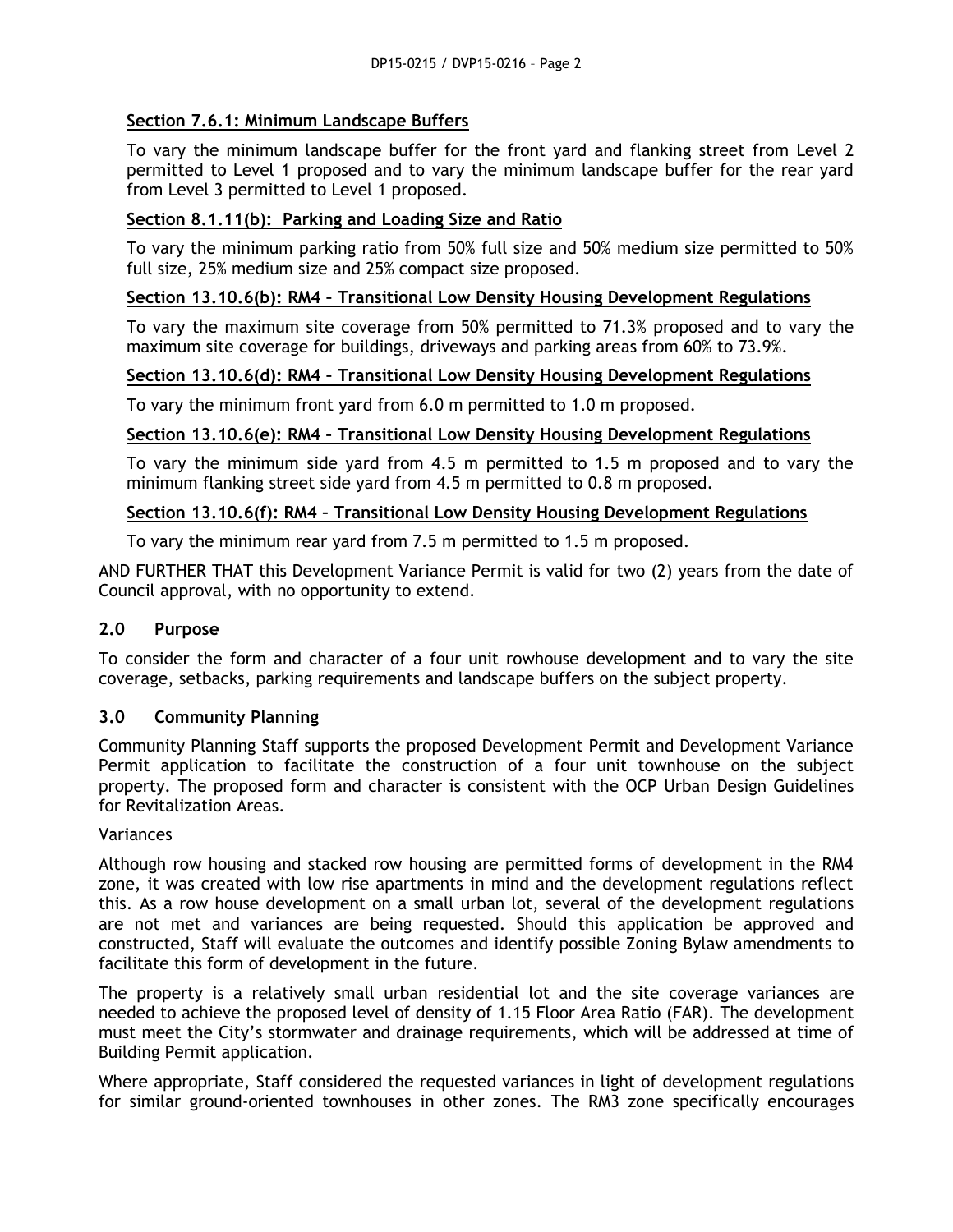ground-oriented housing through reduced front and flanking street side yard setbacks of 1.5 m. At ground level, the setbacks for this development are within 0.5 m of the RM3 setback. In working with City Staff, the applicant revised the design to achieve setbacks that better respect the surrounding context while facilitating a dense form of infill housing. The setbacks do not extend for the entire length of the building, and the resulting articulation makes for a more interesting urban façade and helps to break up the building's massing. The rear yard setback is comparable to the setback for accessory buildings.

Staff support the variance to the ratio of parking stalls given the site's location within the City Centre (Downtown) Urban Centre and proximity to nearby amenities, services and employment. The location offers easy access to other modes of transportation, including public transit, pedestrian and cycling facilities and car share options. The Downtown also has many shops and services within walking distance of the property.

Variances to the landscape buffer widths are required as a result of the setback variances, and decorative grasses and shrubs will be planted in the setback areas along the street frontages as proposed in the Landscape Plan. As part of the off-site works related to the development, the applicant will be planting deciduous shade trees in the boulevards along St Paul Street and Cawston Avenue, improving the streetscape and landscaping adjacent to the development.

# Public Consultation

In fulfillment of Council Policy No. 367, the applicant completed public notification and consultation with property owners within 50 m of the subject property. The applicant also held a neighbourhood open house on Wednesday October 7, 2015 from 5:00 pm to 6:00 pm in the Sole building across from the subject property. Five local residents and business owners attended, including a representative from the Kelowna Downtown Knox Mountain Neighbourhood Association. The applicant described the project background and development details to attendees.

The open house attendees were generally supportive of some development on the site and asked questions regarding specific elements of the project. Some elements of concern included changes to the boulevard and on-street parking, landscaping, and the requested variances. At the time of writing, Staff has been contacted with questions and some concerns from one area resident.

# **4.0 Proposal**

# 4.1 Background

Council gave second and third readings to Rezoning application Z15-0023 and Text Amendment application TA15-0014 on December 1, 2015. The Rezoning application was to rezone the property from the RU2 – Medium Lot Housing zone to the RM4 – Transitional Low Density Housing zone and the Text Amendment application was to add specific provisions to increase the Floor Area Ratio (FAR) in the RM4 zone.

# 4.2 Project Description

# Proposed Development

The proposed development consists of a four unit, three storey townhouse building with attached garages. The intent is to create a building strata allowing the units to be sold individually. Unit sizes range from approximately 1,680 ft<sup>2</sup> (156 m<sup>2</sup>) to 1,830 ft<sup>2</sup> (170 m<sup>2</sup>), plus exterior decks and patio space. The site is in part of the City Centre (Downtown) Urban Centre that quickly changes from high density mixed use developments to an area of single dwelling housing that is designated for medium density residential development.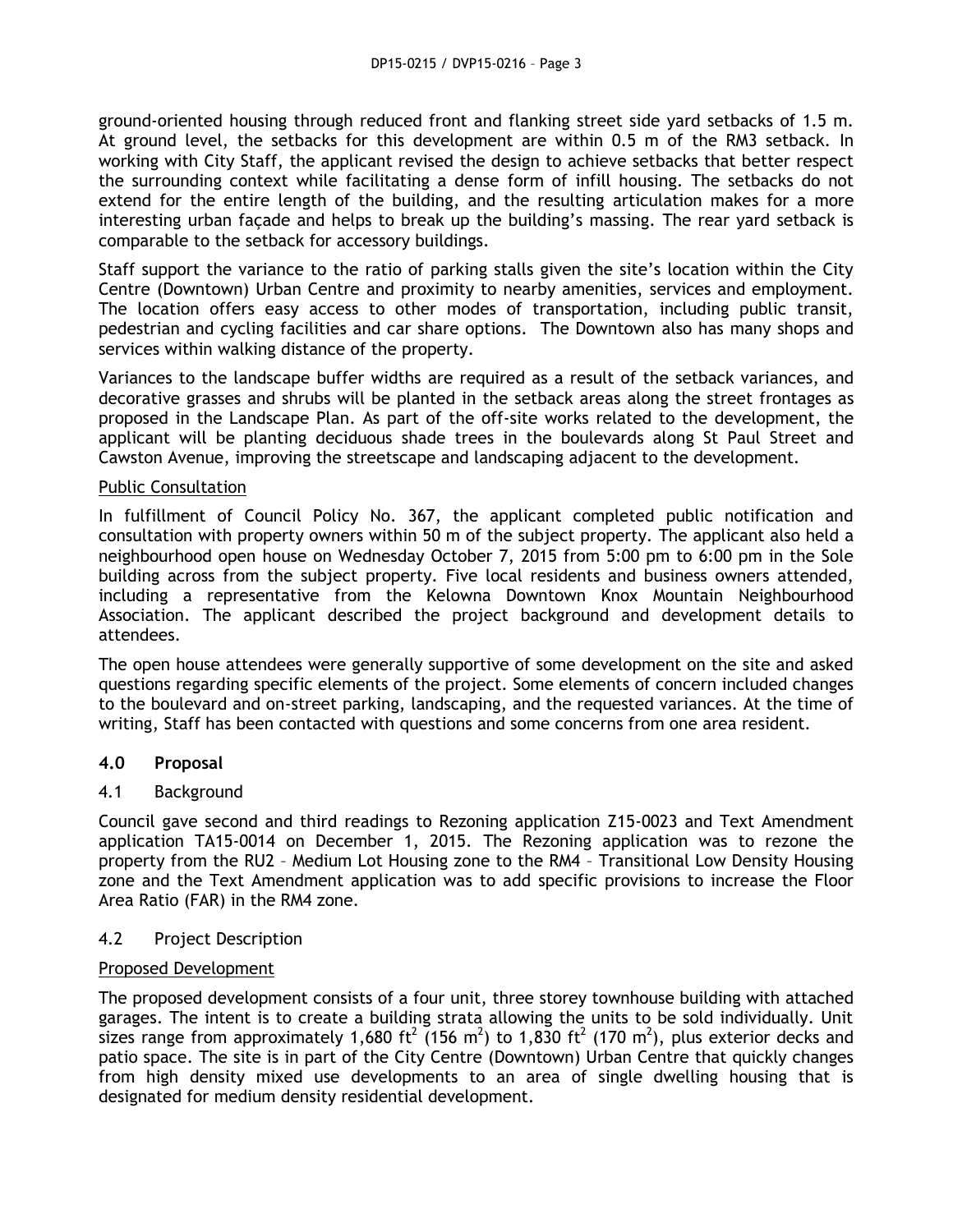Secure parking is provided in a row of four attached garages, each of which offers tandem parking for two vehicles. Vehicular access to the garages is from the lane off St Paul Street on the north side of the property. Each unit has an at-grade pedestrian entrance facing either St Paul Street or Cawston Avenue and it is considered ground-oriented housing.

As an urban infill townhouse project, this development is a form of housing seldom seen in Downtown Kelowna. The developer expects buyers to be those seeking to live near the amenities and employment in the area.



#### Form and Character

Figure 1 - Building from Intersection of St. Paul and Cawston

The building design proposes to use both contemporary and traditional materials. The brickwork is intended to match the style of the structure across St. Paul, with concrete panelling similar to the Sole building to the north.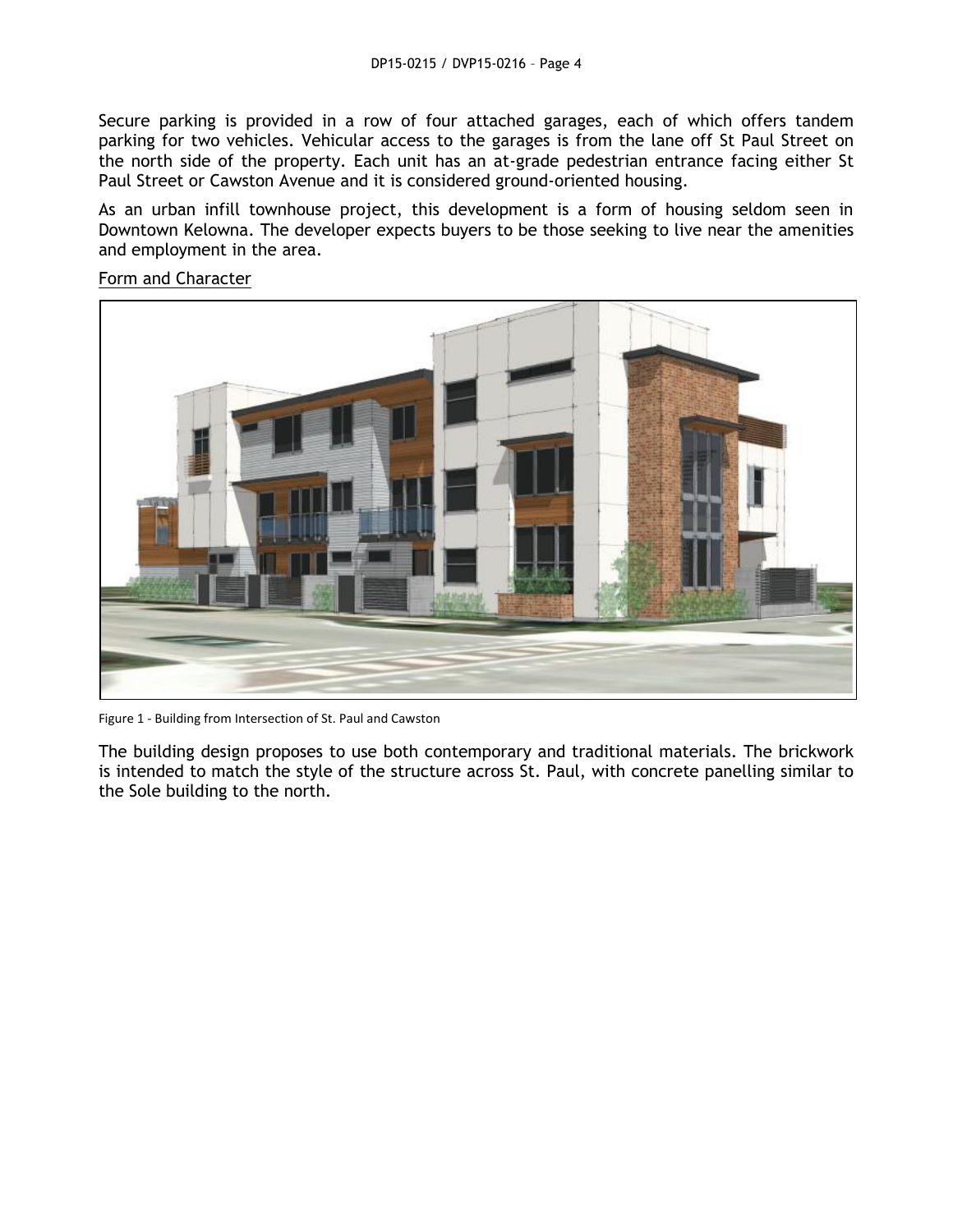

**Figure 2 - Cawston Road, looking North East**

The designer has stepped the building down towards the residential dwellings to the east. The landscaping and common area is also located on the east side, as a transition to neighbouring properties. Windows along the single family frontage are limited to preserve privacy. The application will use light coloured metallic cladding above the second storey on the east frontage to reduce apparent bulk of the building in the afternoon sun.



**Figure 3 - St Paul Frontage, looking South West**

The St. Paul frontage is more urban in character, facing the Sole Building and Downtown. On this frontage, the applicant has used concrete panels and galvanized metal siding, to keep with the more urban feel across St. Paul.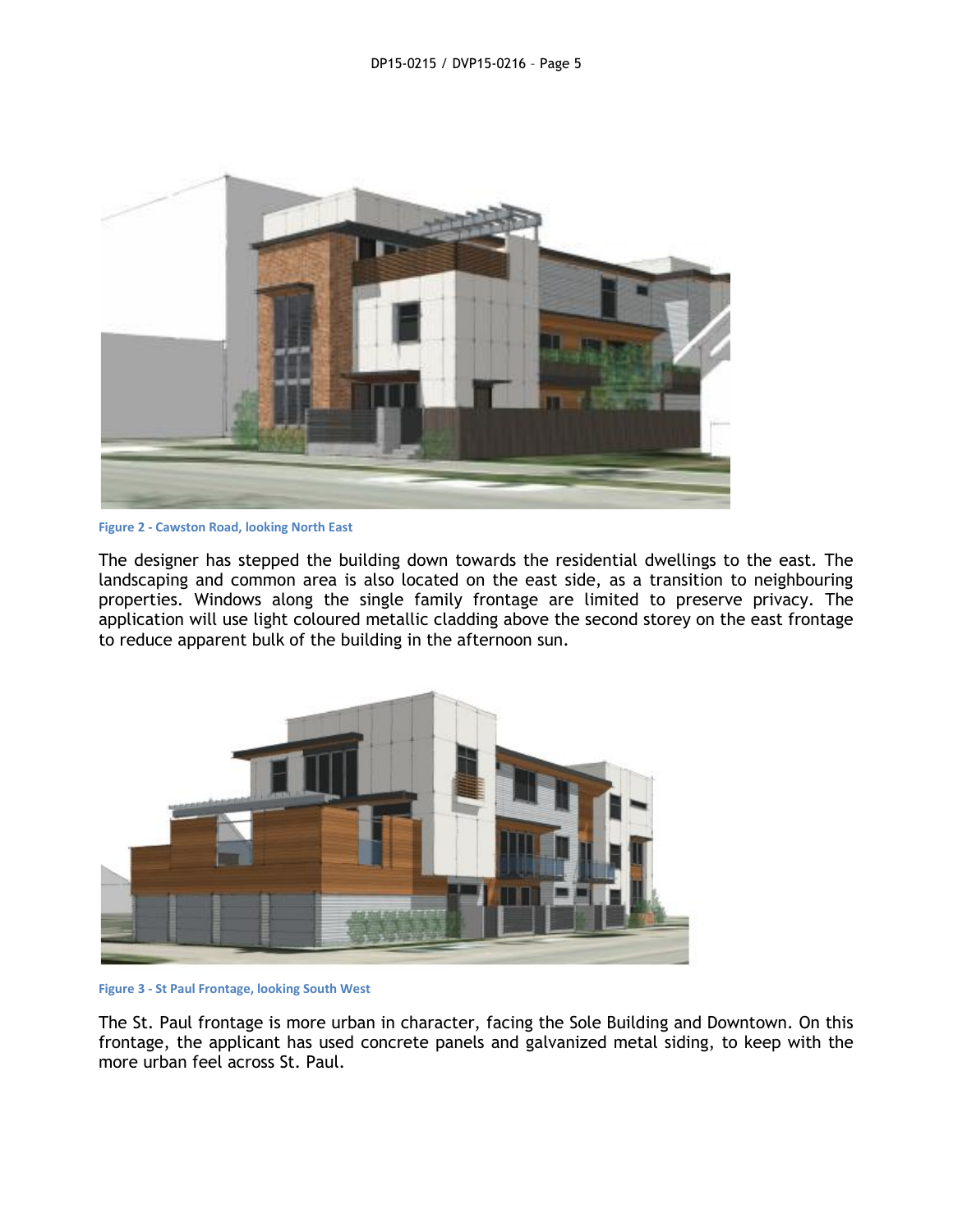

#### Landscaping

Site landscaping is limited because of the footprint of the building and relatively small lot size. Existing boulevard trees will be protected, and three additional trees planted along the boulevard.

#### Variances

The applicant is requesting variances to the following provisions of the Zoning Bylaw: site coverage, setbacks, parking requirements, and landscape buffers. The details of the variances are shown in the Zoning Analysis Table in Section 4.4 of this report, and discussion of the setbacks and parking variances is offered below.

With the exception of the rear yard, the requested setbacks do not extend for the entire length of the building. The setback along Cawston Avenue is 1.0 m near the intersection and increases to over 2.0 m towards the east side of the property. The east side yard setback of 1.5 m is for a small portion of the building towards the front of the property and the length of the garage. The setback for the remainder of the building in the centre of the property is 5.5 m, which exceeds the minimum setback regulation. Along St Paul Street, the setback for the first storey ranges from 1.4 m to 2.4 m. The requested variance to 0.8 m along St Paul Street is for small sections of the second and third storeys that project towards the road. The rear yard setback of 1.5 m is to the garages.

The parking regulations require four full and three medium size stalls, and the development provides eight stalls with four full, two medium and two compact size stalls, requiring a variance to the ratio of parking stalls.

#### 4.3 Site Context

The subject property is located at the northeast corner of the intersection of St Paul Street and Cawston Avenue in the Central City (Downtown) Sector as well as the City Centre (Downtown) Urban Centre. It is designated for medium density multiple unit residential development in the Official Community Plan and is within the Permanent Growth Boundary. The surrounding area is characterized by single dwelling housing to the north and east, and by mixed-use commercial and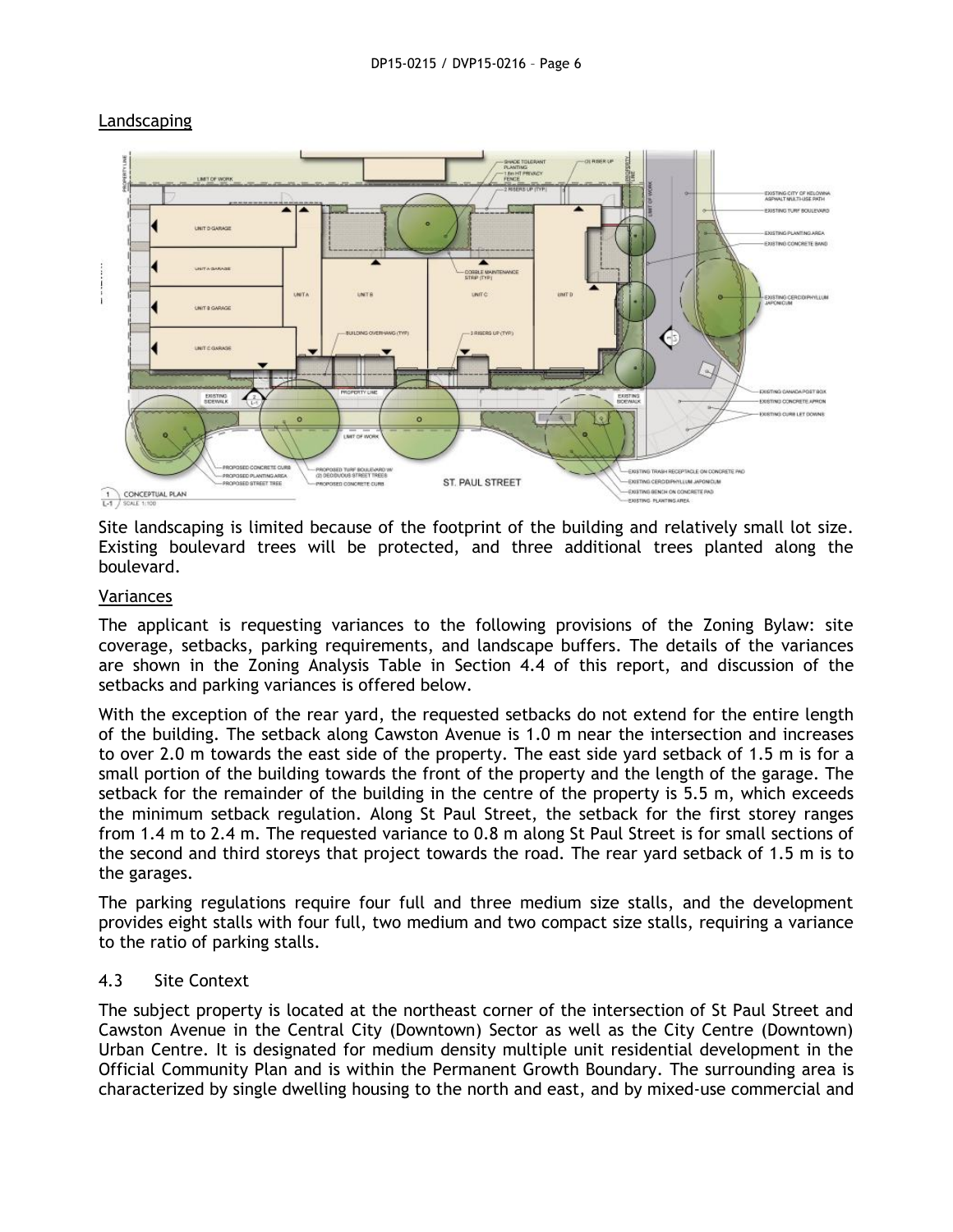residential development to the south and west. The City's St. Paul Street Parking lot is immediately across Cawston Avenue, long-term a future neighbourhood park.



## Adjacent land uses are as follows:

| <b>Orientation</b> | <b>Zoning</b>                    | <b>Land Use</b>                    |
|--------------------|----------------------------------|------------------------------------|
| North              | RU2 - Medium Lot Housing         | Single dwelling housing            |
| East               | RU2 - Medium Lot Housing         | Single dwelling housing            |
| South              | C7 - Central Business Commercial | Non-accessory parking              |
| West               | C2 - Neighbourhood Commercial    | <b>Offices</b>                     |
|                    | C7 - Central Business Commercial | Offices, multiple dwelling housing |

# **Subject Property Map**



**SUBJECT PROPERTY**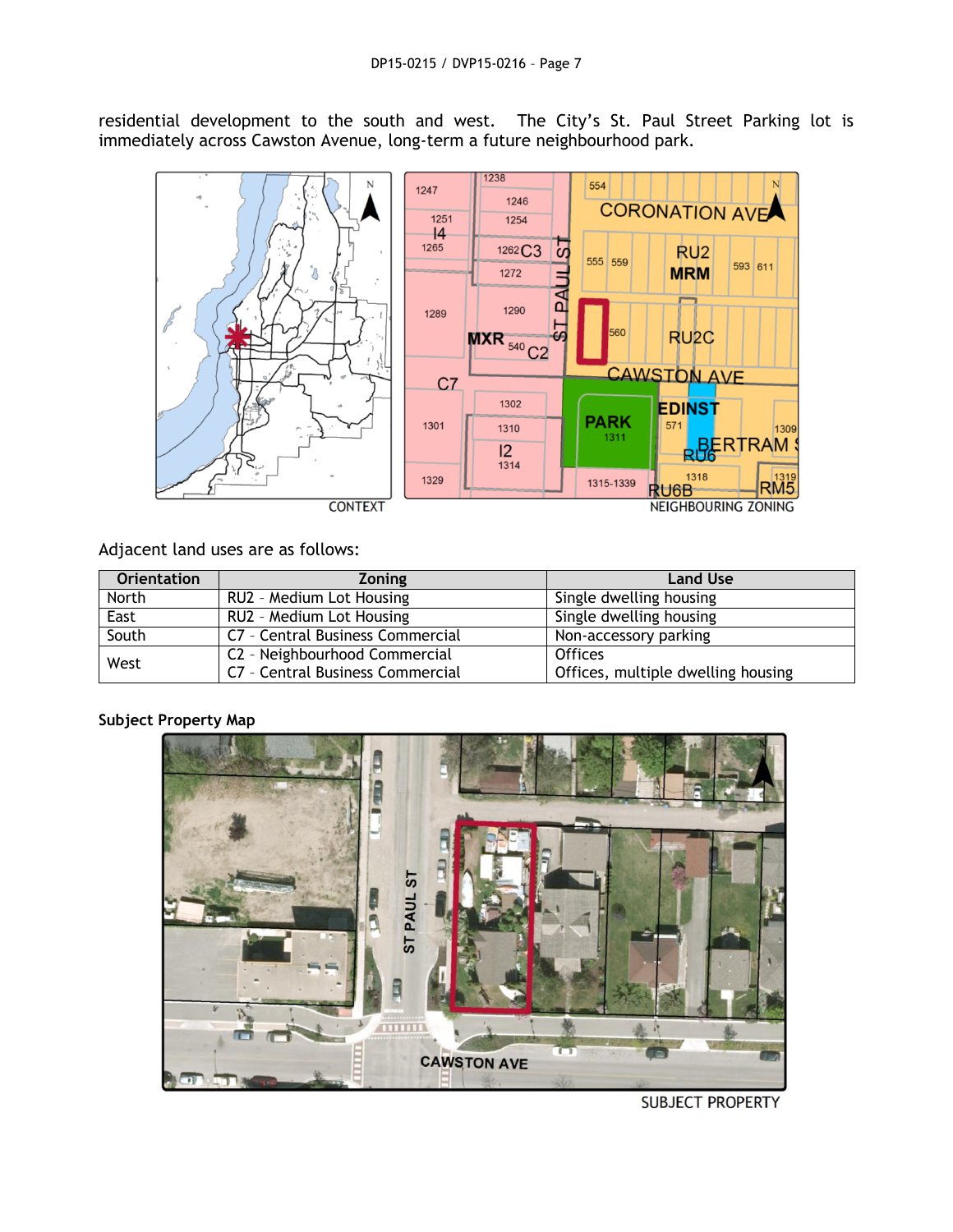#### 4.4 Zoning Analysis Table

| <b>Zoning Analysis Table</b>                |                              |                                                |  |  |
|---------------------------------------------|------------------------------|------------------------------------------------|--|--|
| <b>CRITERIA</b>                             | <b>RM4 ZONE REQUIREMENTS</b> | <b>PROPOSAL</b>                                |  |  |
| <b>Existing Lot/Subdivision Regulations</b> |                              |                                                |  |  |
| Minimum Lot Area                            | $900 \text{ m}^2$            | 577.8 m <sup>2</sup>                           |  |  |
| Minimum Lot Width                           | 30.0 m                       | $15.4 m*$                                      |  |  |
| Minimum Lot Depth                           | 30.0 <sub>m</sub>            | $37.6 m*$                                      |  |  |
| <b>Development Regulations</b>              |                              |                                                |  |  |
| Maximum Floor Area Ratio                    | 1.15                         | 1.15                                           |  |  |
| Maximum Site Coverage                       | 50%                          | 71.3% ❶                                        |  |  |
| (buildings)<br>Maximum Site Coverage        |                              |                                                |  |  |
| (buildings, driveways and                   | 60%                          | $73.9%$ 2                                      |  |  |
| parking)                                    |                              |                                                |  |  |
| Maximum Height                              | 13.0 m / 3 storeys           | 11.0 <sub>m</sub>                              |  |  |
| Minimum Front Yard                          | 6.0 <sub>m</sub>             | $1.0 \text{ m}$ <sup><math>\odot</math></sup>  |  |  |
| Minimum Side Yard (east)                    | 4.5 <sub>m</sub>             | $1.5 \text{ m}$ <sup><math>\theta</math></sup> |  |  |
| Minimum Flanking Street Side                |                              |                                                |  |  |
| Yard (west)                                 | 4.5 <sub>m</sub>             | $0.8m$ 6                                       |  |  |
| Minimum Rear Yard                           | 7.5 <sub>m</sub>             | $1.5m$ 6                                       |  |  |
| <b>Other Regulations</b>                    |                              |                                                |  |  |
| Minimum Parking Requirements                | 7 stalls (4 full, 3 medium)  | 8 stalls (4 full, 2 medium, 2<br>compact) @    |  |  |
| Minimum Private Open Space                  | 25 m <sup>2</sup>            | $38 \text{ m}^2$                               |  |  |
|                                             | Front yard: Level 2          | Front yard: Level 1                            |  |  |
| Minimum Landscape Buffer                    | Flanking street: Level 2     | Flanking street: Level 1<br>❸                  |  |  |
|                                             | Rear yard: Level 3           | Rear yard: Level 1                             |  |  |
|                                             | Side yard: Level 3           | Side yard: Level 3                             |  |  |

\* No subdivision is being proposed; therefore, the lot does not need to conform to the minimum lot dimensions of the RM4 subdivision regulations.

**O** Indicates a requested variance to increase the maximum site coverage from 50% permitted to 71.3% proposed.

<sup>0</sup> Indicates a requested variance to increase the maximum site coverage for buildings, driveways and parking areas from 60% permitted to 73.9% proposed.

 $\Theta$  Indicates a requested variance to reduce the minimum front yard from 6.0 m permitted to 1.0 m proposed.

**O** Indicates a requested variance to reduce the minimum side yard from 4.5 m permitted to 1.5 m proposed.

 $\Theta$  Indicates a requested variance to reduce the minimum flanking street side yard from 4.5 m permitted to 0.8 m proposed.

**O** Indicates a requested variance to reduce the minimum rear yard from 7.5 m permitted to 1.5 m proposed.

**O** Indicates a requested variance to vary the ratio of parking stalls from three medium stalls permitted to two medium and two compact stalls proposed.

<sup>3</sup> Indicates a requested variance to reduce the minimum landscape buffers for the front yard and flanking street from Level 2 permitted to Level 1 proposed, and for the rear yard from Level 3 permitted to Level 1 proposed.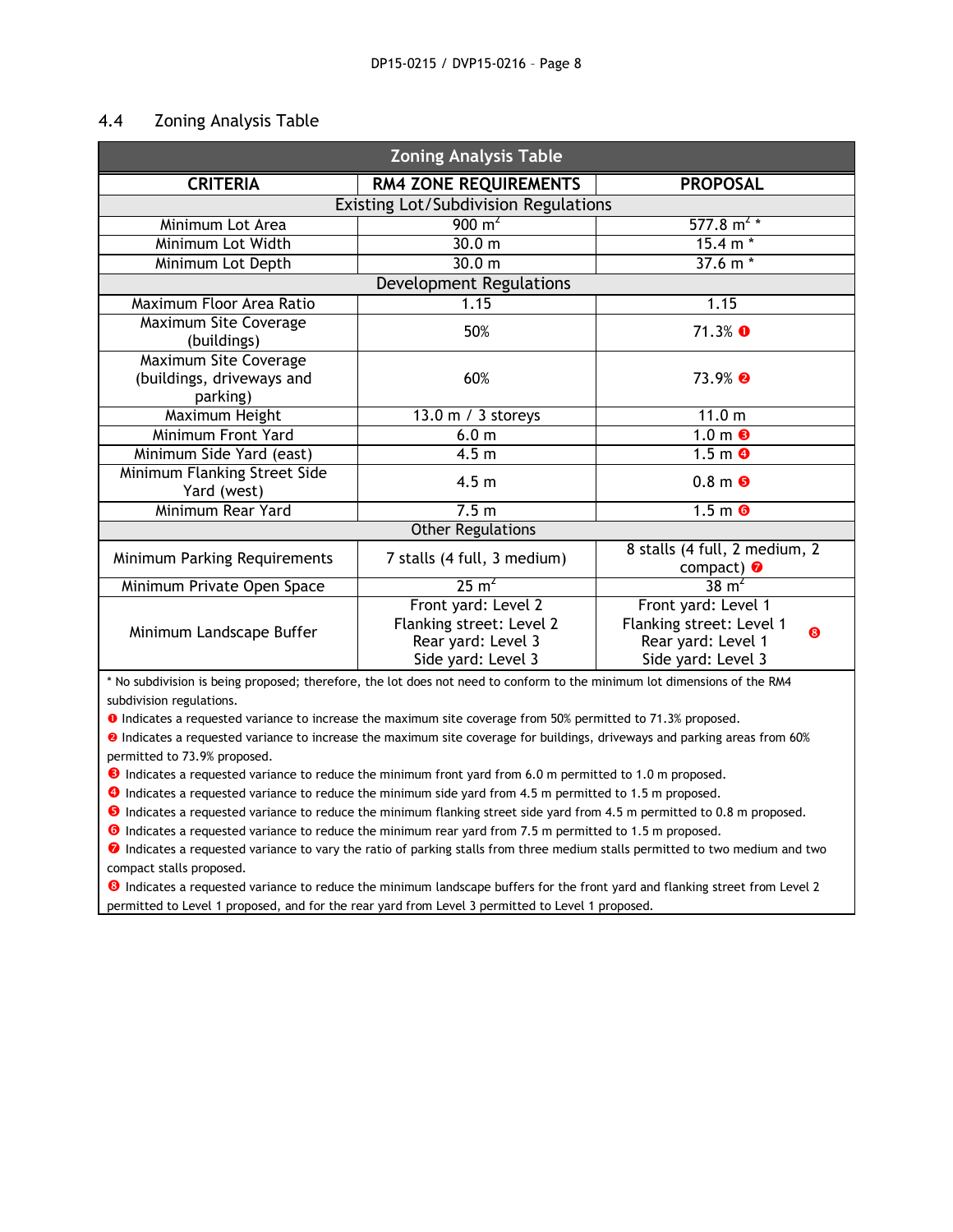# **5.0 Current Development Policies**

5.1 Kelowna Official Community Plan (OCP)

#### **Development Process**

Sensitive Infill.<sup>1</sup> Encourage new development or redevelopment in existing residential areas to be sensitive to or reflect the character of the neighbourhood with respect to building design, height and siting.

Ground-Oriented Housing.<sup>2</sup> Encourage all multiple-unit residential buildings in neighbourhoods with schools and parks to contain ground-oriented units with 2 or more bedrooms so as to provide a family housing choice within the multi-unit rental or ownership markets. High density residential projects in the Downtown area are encouraged to include a ground-oriented housing component, especially where such can be provided on non-arterial and non-collector streets.

#### **Revitalization Development Permit Guideline Objectives**

- Use appropriate architectural features and detailing of buildings and landscapes to define area character;
- Convey a strong sense of authenticity through high quality urban design that is distinctive of Kelowna;
- Enhance the urban centre's main street character in a manner consistent with the area's character;
- Provide for a scale and massing of buildings that promotes an enjoyable living, pedestrian, working, shopping and service experience;
- Encourage an appropriate mix of uses and housing types and sizes;
- Design and facilitate beautiful public open spaces that encourage year round enjoyment;
- Create open, architecturally-pleasing and accessible building facades to the street; and
- Improve existing streets and sidewalks to promote alternative transportation.

# **6.0 Technical Comments**

6.1 Development Engineering Department

See attached Memorandum

#### 6.2 Fire Department

- 1 Construction fire safety plan is required to be submitted and reviewed prior to construction and updated as required. Template available online at Kelowna.ca
- 2 Engineered Fire Flow calculations of 150 l/sec are required.
- 3 A visible address must be posted as per City of Kelowna By-Laws
- 4 Should the townhomes be have a sprinkler system, Sprinkler drawings are to be submitted to the Fire Dept. for review when available.
- 5 Should the townhomes have a sprinkler system, a Fire alarm system is to be monitored by an agency meeting the CAN/ULC S561 Standard.

**<sup>.</sup>**  $1$  City of Kelowna Official Community Plan, Policy 5.22.6 (Development Process Chapter).

 $2$  City of Kelowna Official Community Plan, Policy 5.23.1 (Development Process Chapter).